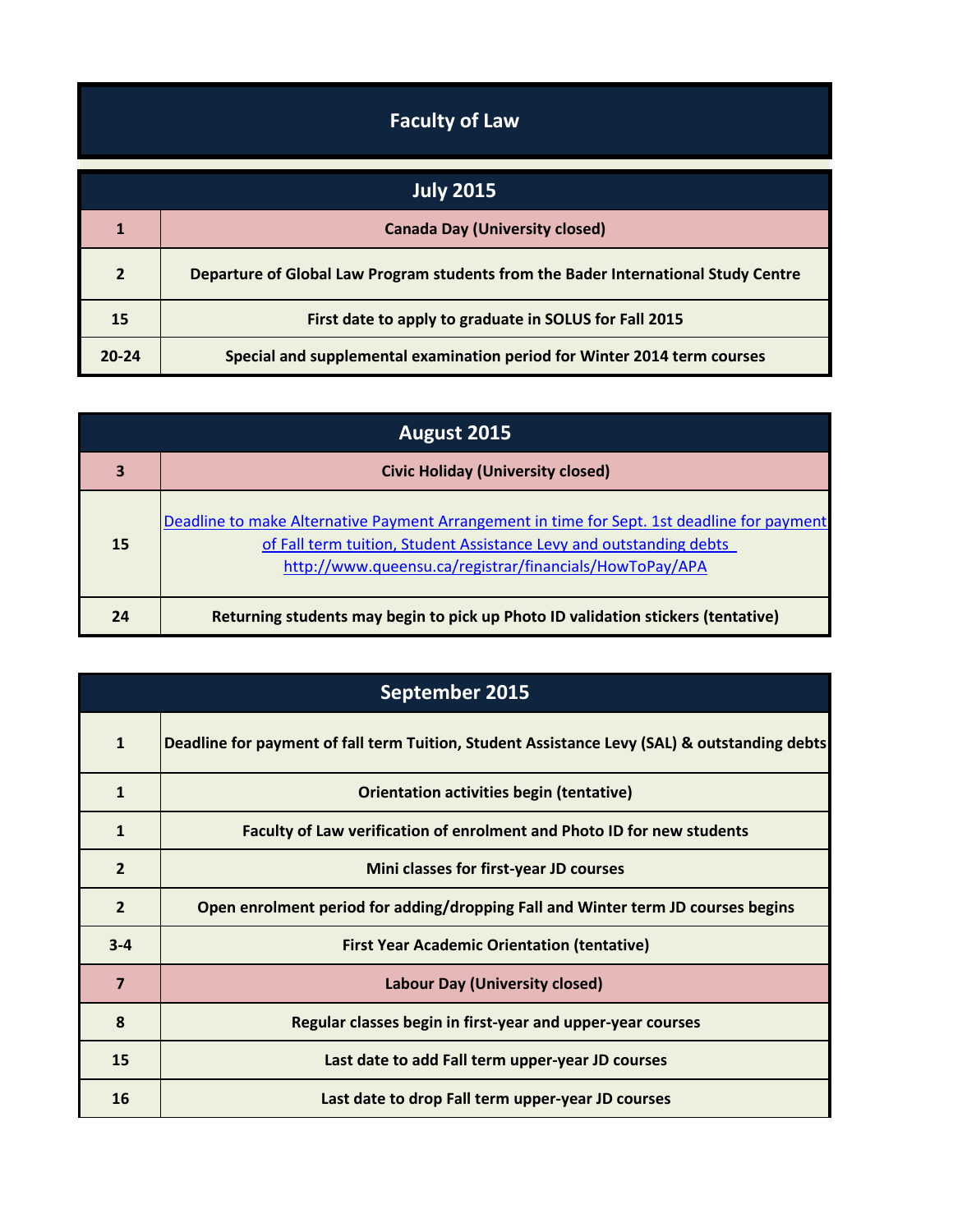| 30 | Deadline for payment of residence, UHIP and student activity fees; see fees at |
|----|--------------------------------------------------------------------------------|
|    | http://www.queensu.ca/registrar/financials/payment-dates                       |

| October 2015 |                                                                                                                                        |
|--------------|----------------------------------------------------------------------------------------------------------------------------------------|
| 12           | <b>Thanksgiving Day (University closed)</b>                                                                                            |
| 15           | Last date to apply to graduate in SOLUS for Fall 2015                                                                                  |
| 16           | <b>University Day (classes not cancelled)</b>                                                                                          |
| 30           | Deadline to apply for priority admission to Global Law Programs at the Bader International<br><b>Study Centre for Spring 2016 term</b> |
| 30           | Deadline to apply for Fall Law scholarships and Queen's general bursaries                                                              |

| <b>November 2015</b>    |                                                                                                                                                                                                                                                         |
|-------------------------|---------------------------------------------------------------------------------------------------------------------------------------------------------------------------------------------------------------------------------------------------------|
| $\mathbf{1}$            | Last date to apply for admission to first year of the JD program in 2015-16 through OLSAS<br>http://www.ouac.on.ca/olsas                                                                                                                                |
| $2 - 6$                 | Mid-term break: classes cancelled (dates to coincide with in-firm recruitment)                                                                                                                                                                          |
| $\overline{\mathbf{z}}$ | Deadline to apply for relief from December exam conflicts and to obtain accommodations for<br>religious observance through the Exams Office of the University Registrar<br>http://www.queensu.ca/registrar/exams/conflicts                              |
| 7                       | Deadline to obtain recommendations for disability-based accommodations and short-term<br>medical conditions from HCDS. Deadline to obtain language-based accommodations from<br>Exams Office http://www.queensu.ca/registrar/exams/special-arrangements |
| 11                      | Remembrance Day (classes cancelled from 10:30 - 11:30 a.m.)                                                                                                                                                                                             |
| 17-18                   | <b>Fall 2015 Convocation</b>                                                                                                                                                                                                                            |

| December 2015  |                                                                                                                                                     |
|----------------|-----------------------------------------------------------------------------------------------------------------------------------------------------|
|                | First date to apply to graduate in SOLUS for Spring 2016 (TENTATIVE)                                                                                |
| $\overline{a}$ | Fall term classes end. All written coursework due. Instructor discretion to extend date of<br>submission to last day of examinations on December 23 |
| $5 - 8$        | Fall term pre-examination study period                                                                                                              |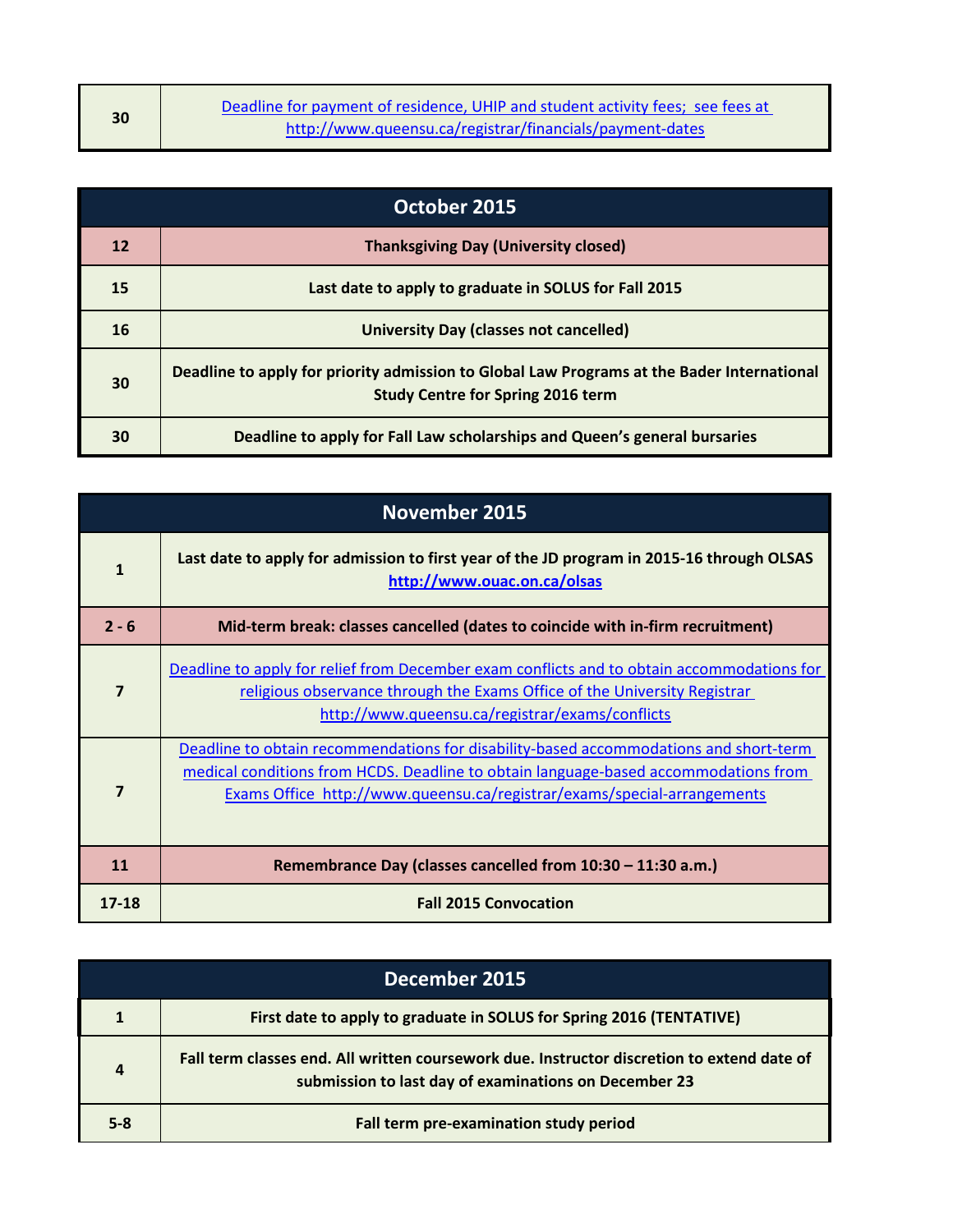| 6        | <b>Commemoration Day (examinations will not be held)</b>                                                                                 |
|----------|------------------------------------------------------------------------------------------------------------------------------------------|
| $9 - 23$ | Examination period (last day of Hannukah is Mon. Dec. 14)                                                                                |
| 23       | Extension for late submission of coursework must be sought through application to the<br><b>Academic Standing and Policies Committee</b> |
| 31       | <b>Fall term ends</b>                                                                                                                    |

| January 2016 |                                                                                                                             |
|--------------|-----------------------------------------------------------------------------------------------------------------------------|
|              | <b>Winter term begins</b>                                                                                                   |
| $\mathbf{1}$ | <b>New Year's Day (University closed)</b>                                                                                   |
| 4            | Winter term classes begin                                                                                                   |
| 8            | Deadline to apply for an international exchange program administered by the Faculty of Law<br>for the 2016-17 academic year |
| 10           | Deadline for payment of winter term tuition and fees.                                                                       |
| 11           | Last date to add Winter term JD courses                                                                                     |
| 12           | Last date to drop Winter term JD courses                                                                                    |

| <b>February 2016</b> |                                                                                     |
|----------------------|-------------------------------------------------------------------------------------|
| $1 - 5$              | Special and supplemental examination period for Fall term courses                   |
| 15                   | <b>Family Day (University closed)</b>                                               |
| $16 - 19$            | <b>Reading Week</b>                                                                 |
| 29                   | Last date to apply for a domestic or international letter of permission for 2016-17 |

| <b>March 2016</b> |                                                                                                                                                                                                                         |
|-------------------|-------------------------------------------------------------------------------------------------------------------------------------------------------------------------------------------------------------------------|
| 4                 | <b>Welcome Day 2016 (tentative)</b>                                                                                                                                                                                     |
| 7                 | Deadline to apply for relief from April exam conflicts and to obtain accommodations for<br>religious observance through the Exams Office of the University Registrar<br>http://www.gueensu.ca/registrar/exams/conflicts |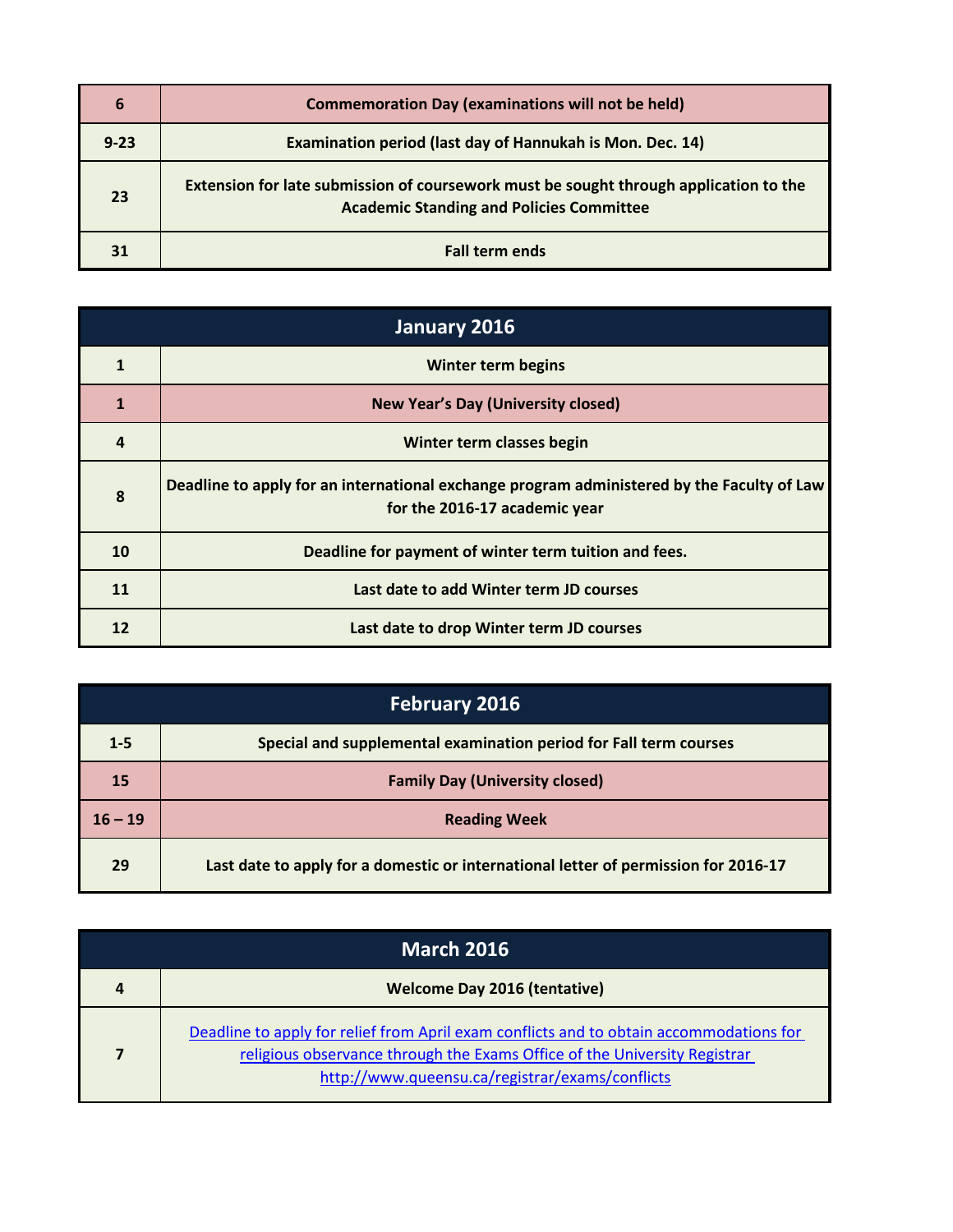|    | Deadline to obtain recommendations for disability-based accommodations and short-term<br>medical conditions from HCDS. Deadline to obtain language-based accommodations from<br>Exams Office http://www.queensu.ca/registrar/exams/special-arrangements |
|----|---------------------------------------------------------------------------------------------------------------------------------------------------------------------------------------------------------------------------------------------------------|
| 25 | <b>Good Friday (University closed)</b>                                                                                                                                                                                                                  |

| <b>April 2016</b> |                                                                                                                                                    |  |
|-------------------|----------------------------------------------------------------------------------------------------------------------------------------------------|--|
| 1                 | Winter term classes end. All written coursework due. Instructor discretion to extend date of<br>submission to last day of examinations on April 26 |  |
| $2 - 6$           | Winter term pre-examination study period                                                                                                           |  |
| $7 - 22$          | <b>Examination period (tentative) - Passover is April 23</b>                                                                                       |  |
| 22                | Extension for late submission of coursework must be sought through application to the<br><b>Academic Standing and Policies Committee</b>           |  |
| 30                | Winter term ends                                                                                                                                   |  |

| <b>May 2016</b> |                                                                                                                       |  |
|-----------------|-----------------------------------------------------------------------------------------------------------------------|--|
| $\mathbf{1}$    | Last date to apply for upper year admission to the JD program in 2016-17 through OLSAS<br>http://www.ouac.on.ca/olsas |  |
| 6               | Global Law Program students to arrive at the Bader International Study Centre                                         |  |
| 9               | Spring term classes in the Global Law Programs at the Bader International Study Centre<br>begin                       |  |
| 23              | <b>Victoria Day (University closed)</b>                                                                               |  |
| 23              | <b>Global Law Program Public International Law examination</b>                                                        |  |

| <b>June 2016</b>                                                                                                                                              |                                                                                            |  |
|---------------------------------------------------------------------------------------------------------------------------------------------------------------|--------------------------------------------------------------------------------------------|--|
| NOTE: Spring 2016 Convocation: Dates will be determined in November 2015. Please refer to<br>http://www.queensu.ca/registrar/convocation to view these dates. |                                                                                            |  |
| 6                                                                                                                                                             | Global Law Program field trips begin                                                       |  |
| 10                                                                                                                                                            | <b>Global Law Program field trips end</b>                                                  |  |
| 24                                                                                                                                                            | Spring term classes in the Global Law Programs at the Bader International Study Centre end |  |